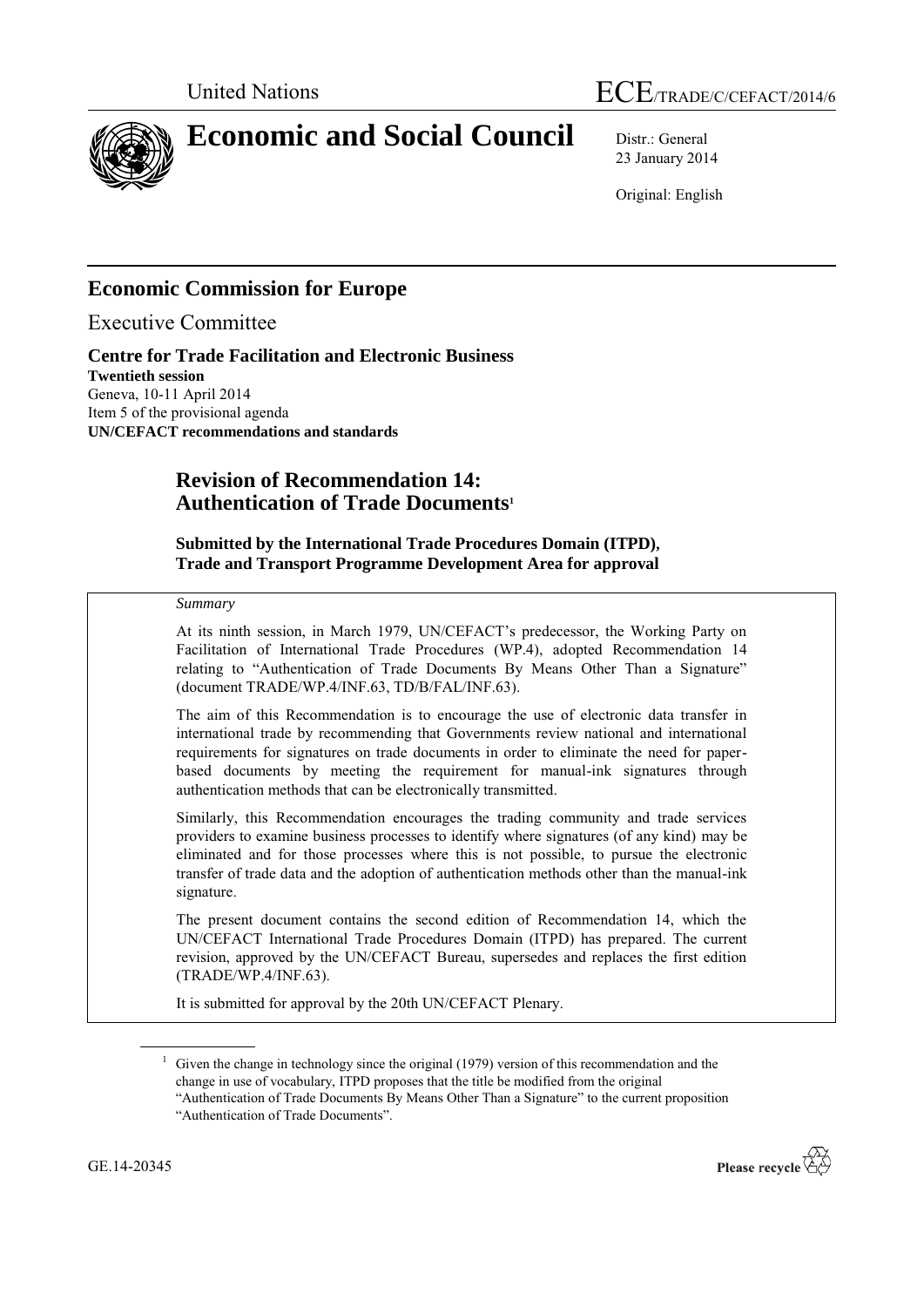|                                                                                      | Page           |
|--------------------------------------------------------------------------------------|----------------|
|                                                                                      | 3              |
|                                                                                      | 3              |
| Scope                                                                                | 3              |
|                                                                                      | $\overline{4}$ |
|                                                                                      | 4              |
|                                                                                      | 4              |
|                                                                                      | $\overline{4}$ |
|                                                                                      | 5              |
| А.                                                                                   | 5              |
| <b>B.</b>                                                                            | 5              |
| C.                                                                                   | 6              |
|                                                                                      | 6              |
| A.                                                                                   | 6              |
| Β.                                                                                   | 7              |
| C.                                                                                   | 8              |
|                                                                                      | 8              |
| А.                                                                                   | 8              |
| Β.                                                                                   | 8              |
| $\mathcal{C}$ .                                                                      | 9              |
| D.                                                                                   | 9              |
|                                                                                      | 10             |
| A.                                                                                   | 10             |
| <b>B.</b>                                                                            | 10             |
| C.                                                                                   | 10             |
| D.                                                                                   | 11             |
|                                                                                      | 11             |
|                                                                                      | 12             |
| Removal of manual-ink signatures and their electronic equivalent when possible<br>А. | 12             |
| <b>B.</b>                                                                            | 12             |
| $\mathcal{C}$ .                                                                      | 13             |
|                                                                                      | 14             |
|                                                                                      | 15             |
|                                                                                      | 17             |
|                                                                                      | 18             |
|                                                                                      | 19             |
|                                                                                      |                |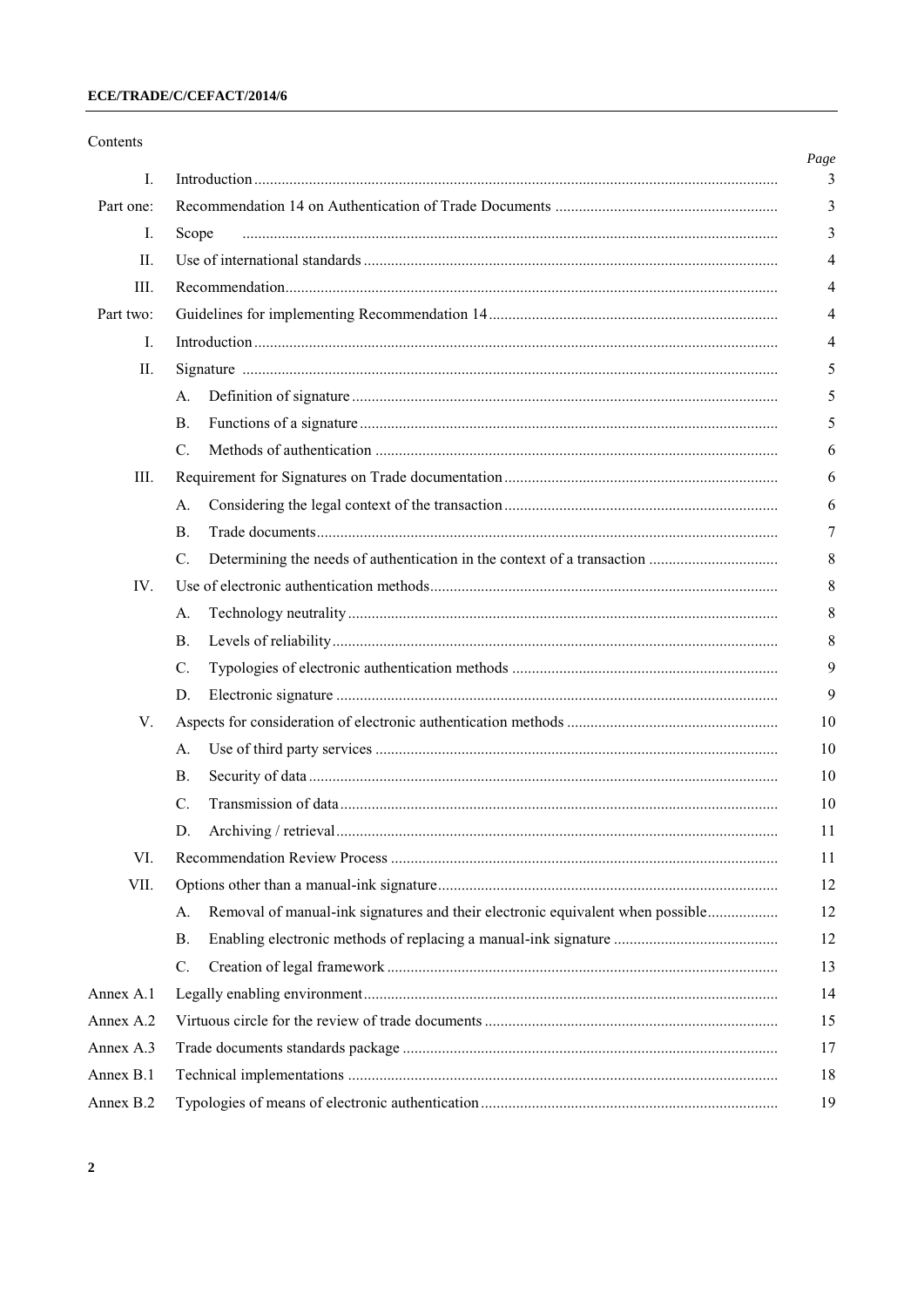# **I. Introduction**

1. The exchange of accurate, complete and timely information is fundamental to the efficient and effective conduct of domestic and international trade. Traditionally the exchange has been conducted by the use of paper-based documents. Increasingly, electronic equivalents to paper including on-line services have improved the speed and efficiency of data exchange for trading partners, trade services providers, government and other regulatory authorities and agencies.

2. A constant and continuing objective of the United Nations Centre for Trade Facilitation and Electronic Business (UN/CEFACT) is the reduction of documents used in the supply chain between business partners both domestic and international. Where removal is not possible because of legal obligation, regulatory requirement or business need, UN/CEFACT has pursued the objective that the document should not require a signature to convey the intent of the party originating it or for the recipient to act on the information contained in it.

3. UN/CEFACT recognizes the aim of removing signature from all trade documents that remain in the supply chain is probably unattainable. Some trade documents will of legal necessity continue to require a signature. The requirements for a signature are tied to the use of paper documents. The ever increasing use of electronic or other automatic means of data transfer makes it desirable to find alternative authentication methods, some of which may eliminate the need for a signature entirely and some which may provide the electronic equivalent of a manual-ink signature. Since the first version of this Recommendation in 1979, a number of alternative methods of authentication have appeared and will probably continue to appear in the years ahead.

# **Part one: Recommendation 14 on Authentication of Trade Documents**

# **I. Scope**

4. This Recommendation seeks to encourage the use of electronic data transfer in international trade by recommending that Governments review national and international requirements for signatures on trade documents in order to eliminate the need for paperbased documents by meeting the requirement for manual-ink signatures through authentication methods that can be electronically transmitted.<sup>2</sup>

5. Similarly, this Recommendation encourages the trading community and trade services providers to examine business processes to identify where signatures (of any kind) may be eliminated and for those processes where this is not possible, to pursue the electronic transfer of trade data and the adoption of authentication methods other than the manual-ink signature.

 $2^2$  For the transition from paper documents to electronic equivalents in the various functions of an international trade transaction, see Lauri Railas, "The Rise of the Lex Electronica and the International Sale of Goods, Facilitating Electronic Transactions Involving Documentary Credit Operations", Forum Iuris, University of Helsinki, 2004, especially chapter VIII.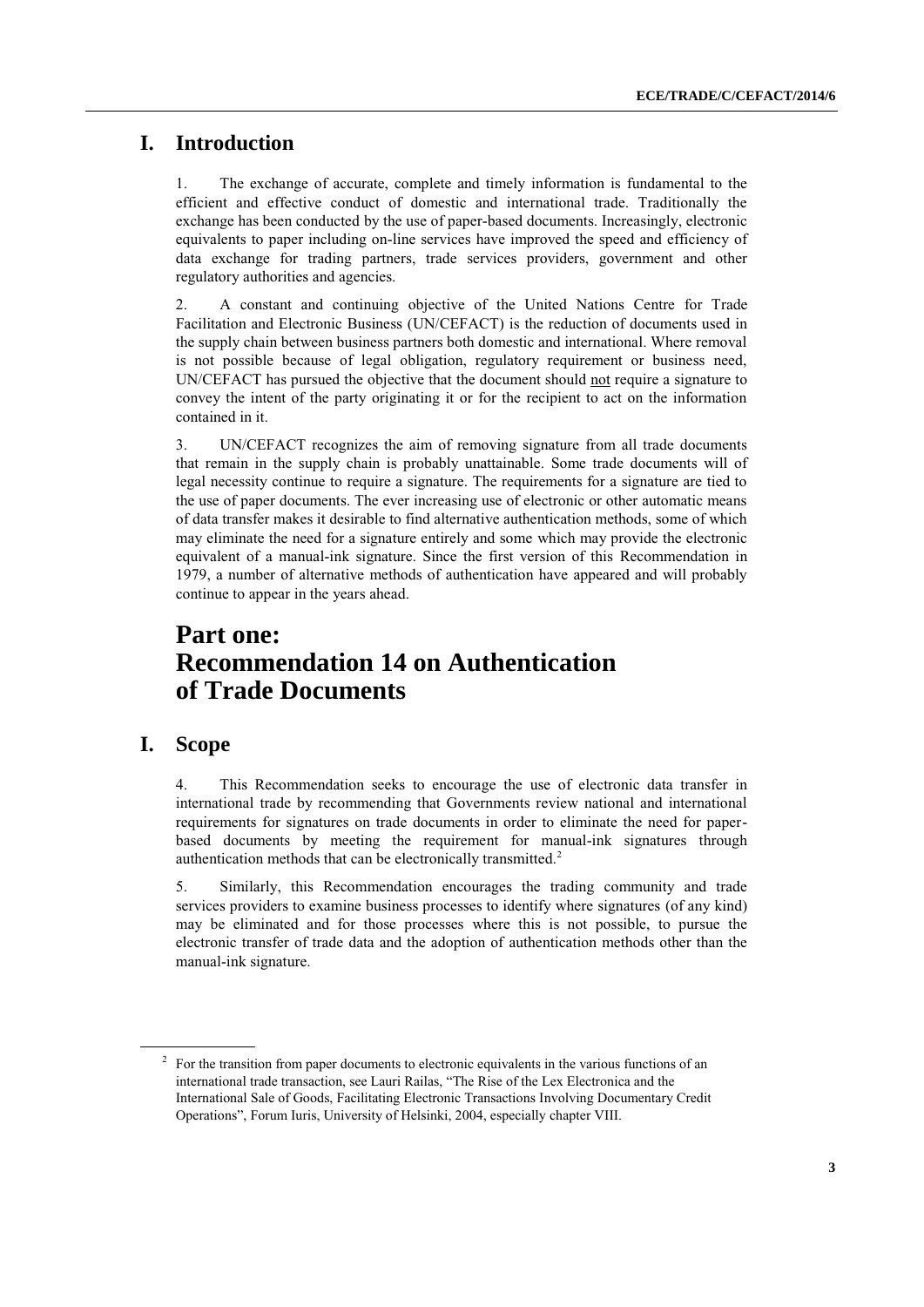## **II. Use of international standards**

6. The use of international standards can play a key role in larger acceptance of chosen solutions and eventually, interoperability. In so far as possible, governments and private actors who intend to electronically exchange data using an authentication method should try to make use of existing international standards.

7. This document is part of a package of recommendations on trade standardization and facilitation (see Annex A.3). There are many aspects to electronic data exchange, many of which are the subject of several United Nations Economic Commission for Europe (UNECE) current and future recommendations.

8. The legal codification work in electronic commerce and electronic signature, undertaken by the United Nations Commission on International Trade Law (UNCITRAL) should be taken into account and used whenever possible as a foundation for developing electronic authentication legal infrastructure for both national and international transactions.

# **III. Recommendation**

9. UN/CEFACT recommends that governments and those engaged in the international trade and movement of goods:

• Actively consider the removal of the requirement for a signature (manual-ink or its electronic equivalent) from trade documents except where essential for the function of the document or the activity and refrain from requiring a signature in new rulings or practices.

10. Further, the UN/CEFACT, recognizing the importance of authentication methods in electronic exchange of trade-related documents, recommends that governments and those engaged in the international trade and movement of goods:

- Consider the introduction of electronic methods to authenticate trade documents;
- Create a legal or contractual framework that permits and gives equal status to such authentication methods.
- 11. In order to achieve this objective, UN/CEFACT recommends:
	- A regular review of the documentation used for domestic and cross border trade by a joint public and private sector working party (or sector-specific working parties). The goal of the working party would be to eliminate the requirements for a manualink signature and where this is not possible, replace the manual-ink signature with other authentication methods.

# **Part two: Guidelines for implementing Recommendation 14**

# **I. Introduction**

12. These guidelines, which are complementary to UN/CEFACT Recommendation 14 on authentication of trade documents, are designed to assist governments and Trade in identifying the function and use of signature. They provide an overview of the main issues that should to be addressed, some of the tools that are available and the steps to be taken when moving towards electronic methods of authentication.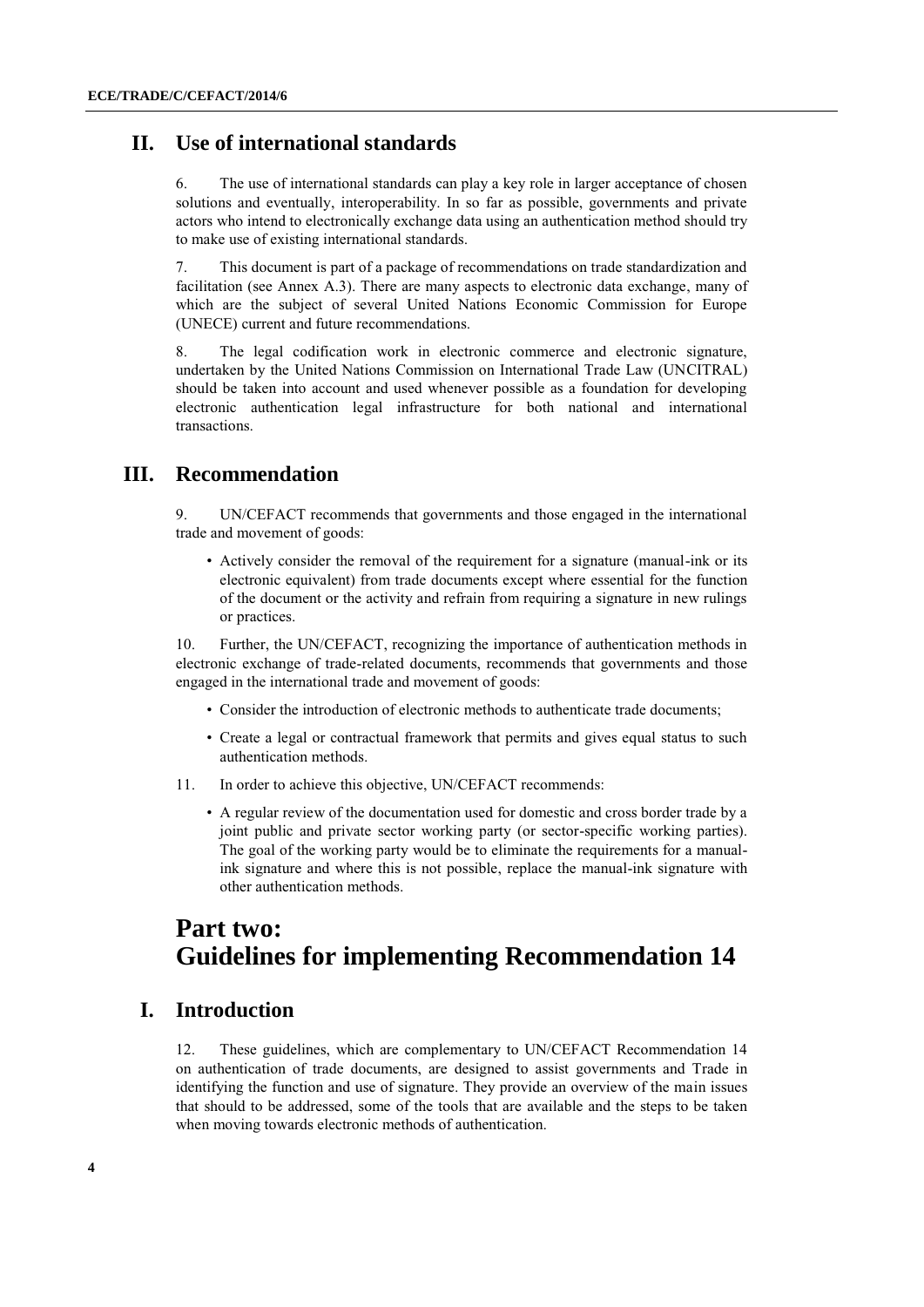13. This Recommendation will be accompanied by two Annexes aimed at assisting Governments and Trade to envision ways in which electronic methods of authentication have been put in place or are currently implemented.

## **II. Signature**

### **A. Definition of signature**

14. The word "signature" in today's vocabulary encompasses both manual-ink signature and its electronic equivalent.<sup>3</sup>

15. In its broadest sense, a signature (manual-ink or its electronic equivalent) creates a link between a person (physical or legal) and the content (document, transaction, procedure, or other). This link can be considered as having three inherent functions: an identification function, an evidentiary function and an attribution function.<sup>4</sup>

16. In international business relations, one of the basic foundations is trust between the parties; the requirements of a signature will, in many cases, most likely reflect that trust.

### **B. Functions of a signature**

- The identification function of a signature confirms or allows the establishment of the identity of that signatory; identification can include: the claimed/asserted identity of the person, the veracity of the identity claims, the credentials of any verifying organism, the proof of origin, the time and date, and any other aspect which identifies the related persons or the content.
- The evidentiary function of a signature will involve legal implications and can include: integrity, consent, acknowledgement, and detection of any changes in the document after it was signed. It can reflect any level of commitment which the act of signing might have indicated.
- The attribution function of a signature is the link between the signatory and the document which is signed. This can include the authority granted within the role (i.e. within a company, within a government authority, within the market…) of the signatory.

17. These three functions can be considered to be on variable levels. There can be more or less of each of these functions inherent in any signature.

<sup>&</sup>lt;sup>3</sup> The original 1979 version of this Recommendation makes no distinction in the title because at that time, a signature was considered to always be manual-ink. As such, this term requires further precision in the current Recommendation title and throughout this document.

<sup>&</sup>lt;sup>4</sup> These ideas of functions are developed in paragraph 7, page 5, UNCITRAL "Promoting Confidence" in Electronic Commerce: Legal Issues on International Use of Electronic Authentication and Signature Methods," United Nations, Vienna 2009. Available as of March 2013 at [http://www.uncitral.org/pdf/english/texts/electcom/08-55698\\_Ebook.pdf.](http://www.uncitral.org/pdf/english/texts/electcom/08-55698_Ebook.pdf) See also "Review of Definitions of "Writing," "Signature" and "Document" employed in multinational conventions and agreements relating to international trade, submitted by the Legal Working Group (LWG), Revision of Document Trade/WP.4/R.1096 dated 22 July 1994) Geneva, October 2001, ECE/TRADE/240."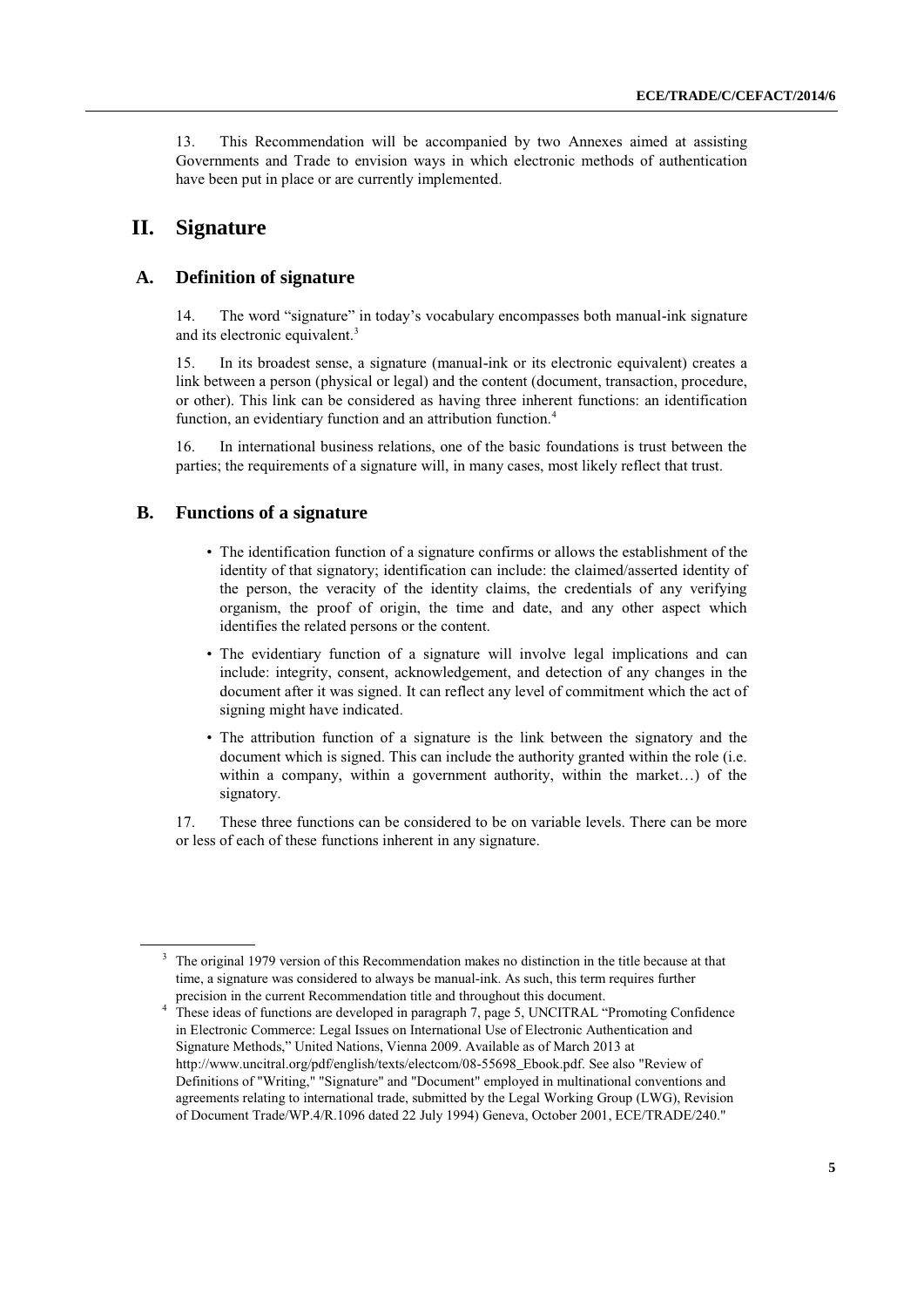## **C. Methods of authentication**

18. A signature or its functional equivalent is a common method of authenticating trade documents. These Guidelines use the term "to sign" and "to authenticate" in a similar manner.

19. The usage or the requirement of a manual signature presents major problems for modern high-technology data transfer in those instances where the data is transmitted to the country of (final) destination and where the manual signature must be available at the clearance of the goods. National legislation and international conventions should be changed wherever they impose a manual signature as a guarantee for the authenticity of information transmitted in this way.

20. Care should be taken when considering the terms presented here in chapter II (signature, function of signature and authentication). There are often different understandings of these terms depending on the environment (legal or technical). There can be further differences based on the region of the world these terms are being used.<sup>5</sup>

# **III. Requirement for signatures on Trade documentation**

21. In general, there are various uses of a signature on trade documentation. When considering a transaction from a manual-ink signature process to its electronic equivalent, it is necessary to consider the context of the transaction itself.

### **A. Considering the legal context of the transaction**

22. Generally, for business to business transactions, the legal requirements can be within the framework of commercial law. The requirements or trade practices may be further developed or defined by trade organizations for their members. Finally, many requirements within transactions between two independent trading partners will be explicitly defined in bilateral or multilateral agreements.

23. For transactions with government authorities or among government authorities, the legal requirements are defined almost exclusively within the framework of public law.

24. There may be several layers of public and private law to be considered: at a federal level, at a state level, at a ministerial level, at an agency level, at a regional level, at an international level, etc. It may also be necessary to consider several types of public regulations: commercial regulations, transport regulations, health regulations, customs regulations, etc.

25. Furthermore, a same document may be used by several agencies of a same government, or even of different governments. This may happen for instance, in the framework of single window facilities or coordinated border management. In these cases,

<sup>&</sup>lt;sup>5</sup> In general, signature and authentication in an Information Technology (IT) environment often encompass some inherent functions which can vary from integrity, genuineness, proof, security, etc. Again, all of these terms can have differing interpretation based on environment and geography. This Recommendation has been prepared to align itself with the works of UNCITRAL while remaining consistent with the use of these terms in other UNECE trade recommendations. When reading or drafting any text on the subject, clear identification of which approach is being used, is recommended. For legislators who will probably use a legal definition, reference to UNCITRAL documents on the subject is recommended in order to clearly identify the legal use of these terms.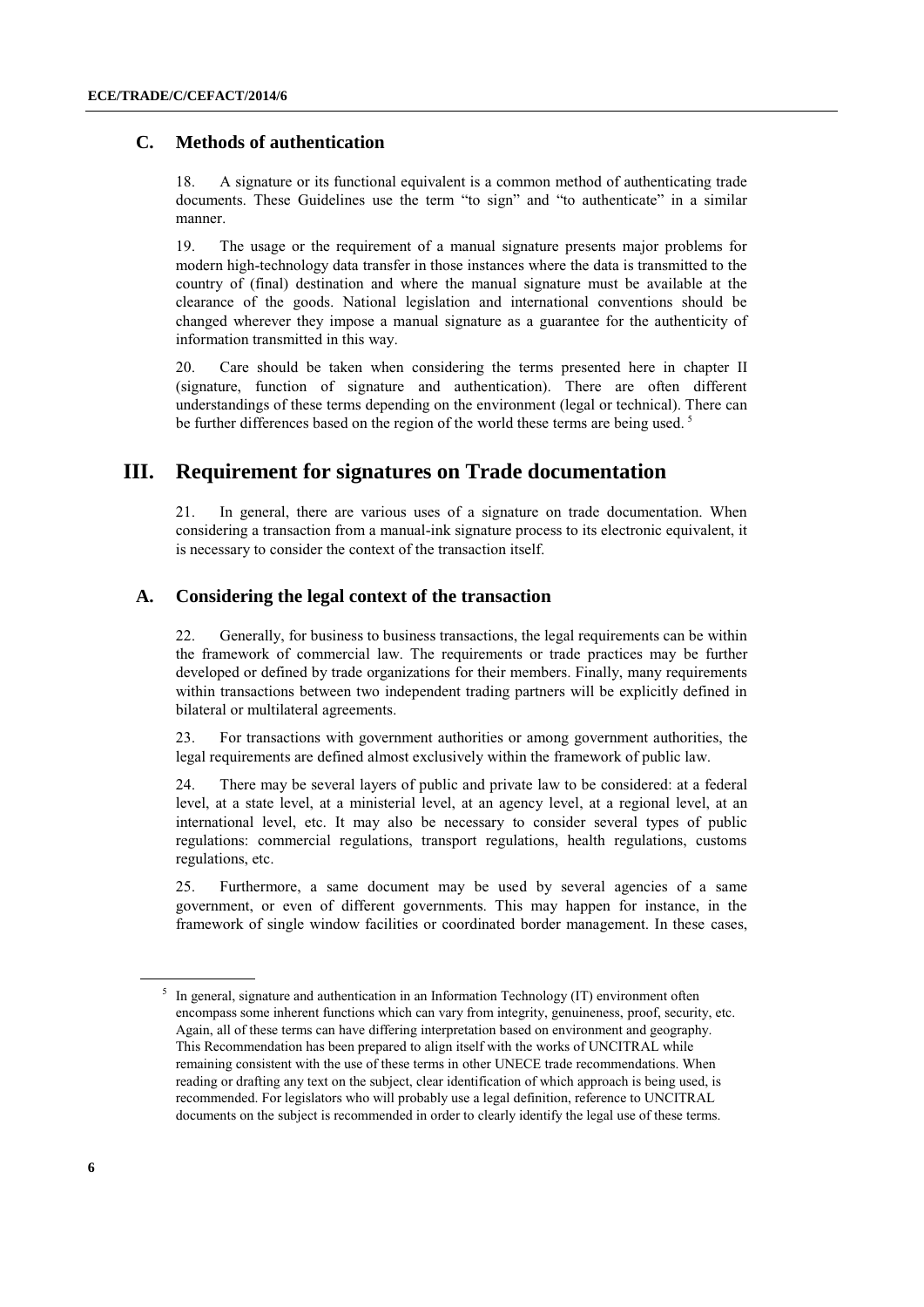the requirements of authentication will need to be aligned so as not to put into doubt the validity of the data which is being communicated.

26. Legislation must not create stringent requirements which would put in doubt the validity and enforceability of otherwise legitimate transactions.

### **B. Trade documents**

27. Several interests can be affected by a chosen method of authentication; these include commercial, transport, financial and official. Problems may arise in documents that cross borders as they must be used in two different countries or regions. It should also be noted that the information in some documents may be of interest to more parties than the original and the final recipient of the documents.

28. Commercial documents can include the commercial invoice, certificate regarding quality and quantity, shipping advice and, or notification and credit note. The main principle of international trade law is that there is no formal requirement for a signature. Subject to an exceptional requirement of signature in national law, documents required for the practical performance of a contract need not therefore be signed.

29. Transport documents often involve a number of parties apart from the carrier themselves: exporters, importers, financers, insurers and authorities. The documents can include Export Cargo Shipping Instruction, Bill of Lading, Sea and, or Airway Bill, Consignment Note and Certificate of Shipment. Many of these documents are covered by international conventions that impose internationally binding obligations and conditions and are often enforceable by national laws and regulations. Some of these conventions still mandate a signed document to perform a particular function in the transport, transit or logistics chain. However, many more conventions have adopted a more modern, simpler approach by removing the requirement for a manual signature and replacing it with an electronic equivalent or another method of authentication<sup>6</sup>. Consequently the domestic and international transport chains are increasingly demonstrating the tendency that the requirement for a signature is not necessary.

30. Financial documents can include insurance policy or certificate, bank transfer, specific bank documentary provisions of the credit or collection, and bills of exchange. The same considerations would largely apply as with transport documents. Many of these documents have already been replaced by automated processes that relate to relationships between the financial institutions. Some financial documents, most notably bills of exchange are negotiable instruments, where form and signature requirements are well established. However this does not preclude actions to remove these requirements and replace them with more modern, simpler methods or authentication.

31. Official documents can include customs export declarations, import entries, import certificates, agricultural certificates, CITES (Convention for the International Trade in Endangered Species) certificates, and other documents required to establish admissibility and accountability. The acceptance and responsibility to meet official and regulatory demands often occurs at import in the country of final destination. However, meeting these requirements often has a direct bearing on action in the country of export before or at the time of dispatch, or subsequently.

 $6$  UNCITRAL has on-going work on this subject. See, among other references, the  $47<sup>th</sup>$  Session Working Group at

[http://www.uncitral.org/uncitral/en/commission/working\\_groups/4Electronic\\_Commerce.html](http://www.uncitral.org/uncitral/en/commission/working_groups/4Electronic_Commerce.html) (as of 1 July 2013) and the draft model terms is A/CN.9/WG.IV/WP.122.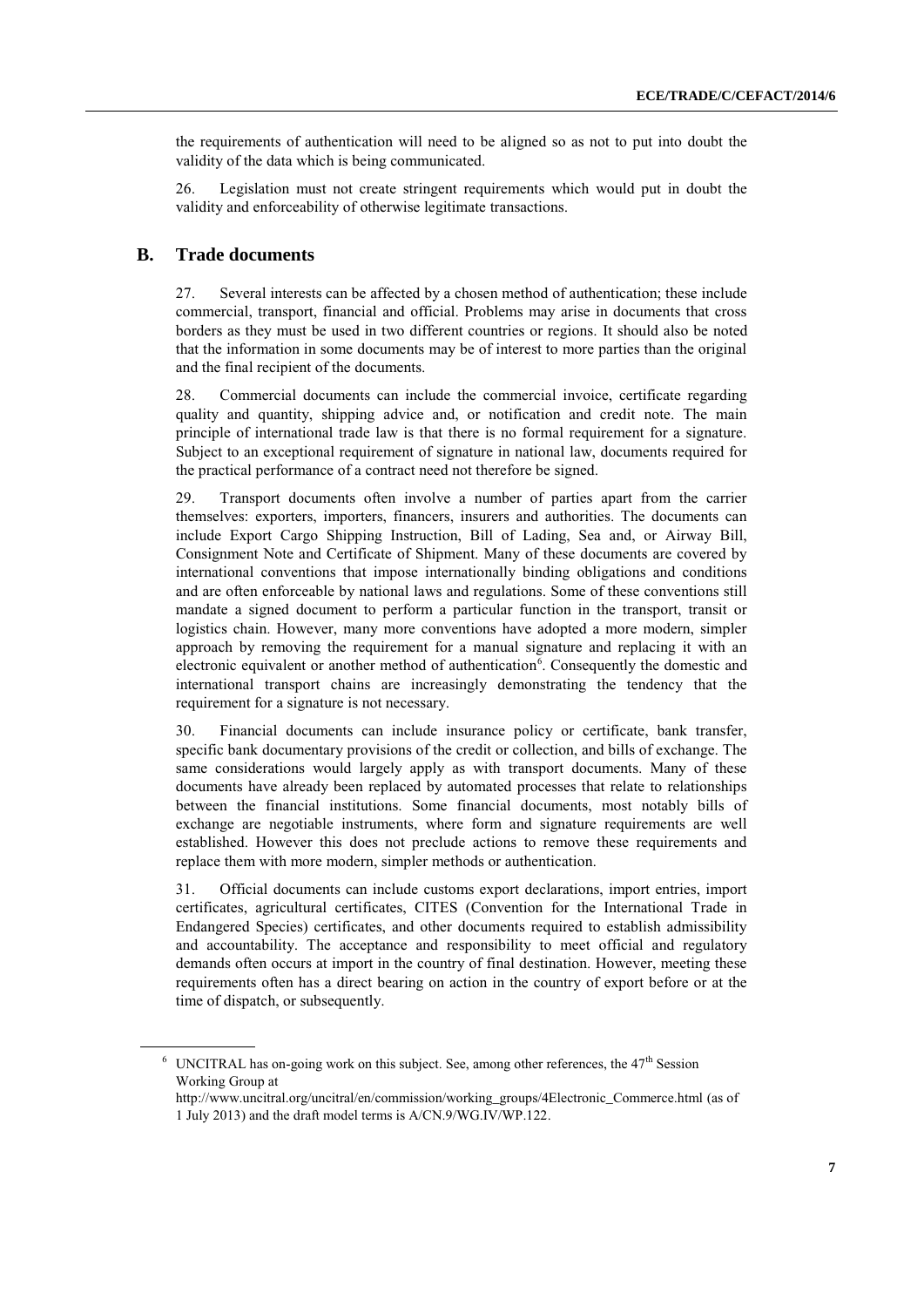## **C. Determining the needs of authentication in the context of a transaction**

32. For transactions with government authorities, it is recommended that a joint public and private sector working party (or sector-specific working parties) be established in order to perform a regular review of the documentation used for domestic and cross border trade. The goal of the working party would be to eliminate the manual-ink signature whenever possible and either eliminate its necessity completely, if this is safe and reasonable in the context of the transaction, or replace it with other authentication methods. A list of considerations is proposed in Annex B.1.

33. For business to business transactions, the two parties can likewise study the needs of authentication in the context of individual transactions or make reference to a transversal agreement. The list of considerations proposed in Annex B.1 should also provide guidance in this context.

## **IV. Use of electronic authentication methods**

34. The choice of other authentication methods will depend on the business process and a risk assessment of the needs of that process. A list of considerations when choosing an electronic authentication method is proposed in Annex B.1.

## **A. Technology neutrality**

35. In so far as possible, legislation should remain technology neutral; it should not discriminate between forms of technology. Technological guidance, when provided, should be based on minimal requirements perhaps with examples, but with the possibility of responding to these requirements with other solutions which would be functionally equivalent.

## **B. Levels of reliability**

36. As described above, depending on the relationship between the parties and the context of the legal environment, some processes may require more or less security. Not every transaction needs to be the highest level of security. Likewise, technological methods vary and may provide more or less security as required.

37. The chosen method of authentication should be "as reliable as was appropriate for the purpose for which the data message was generated or communicated, in the light of all the circumstances, including any relevant agreement."<sup>7</sup>

38. Efforts should be made to avoid creating electronic solutions which are more cumbersome or costly than the manual process. Technology can provide implementations with very high levels of reliability. Implementation choice should be in line with the level of reliability required by the process and existing legal constraints.

<sup>7</sup> Article 7.1, UNCITRAL "Model Law on Electronic Commerce with Guide to Enactment 1996 with additional article 5 bis as adopted in 1998" United Nations, New York, 1999, p.5-6. Available as of March 2013 at

[http://www.uncitral.org/uncitral/en/uncitral\\_texts/electronic\\_commerce/1996Model.html.](http://www.uncitral.org/uncitral/en/uncitral_texts/electronic_commerce/1996Model.html)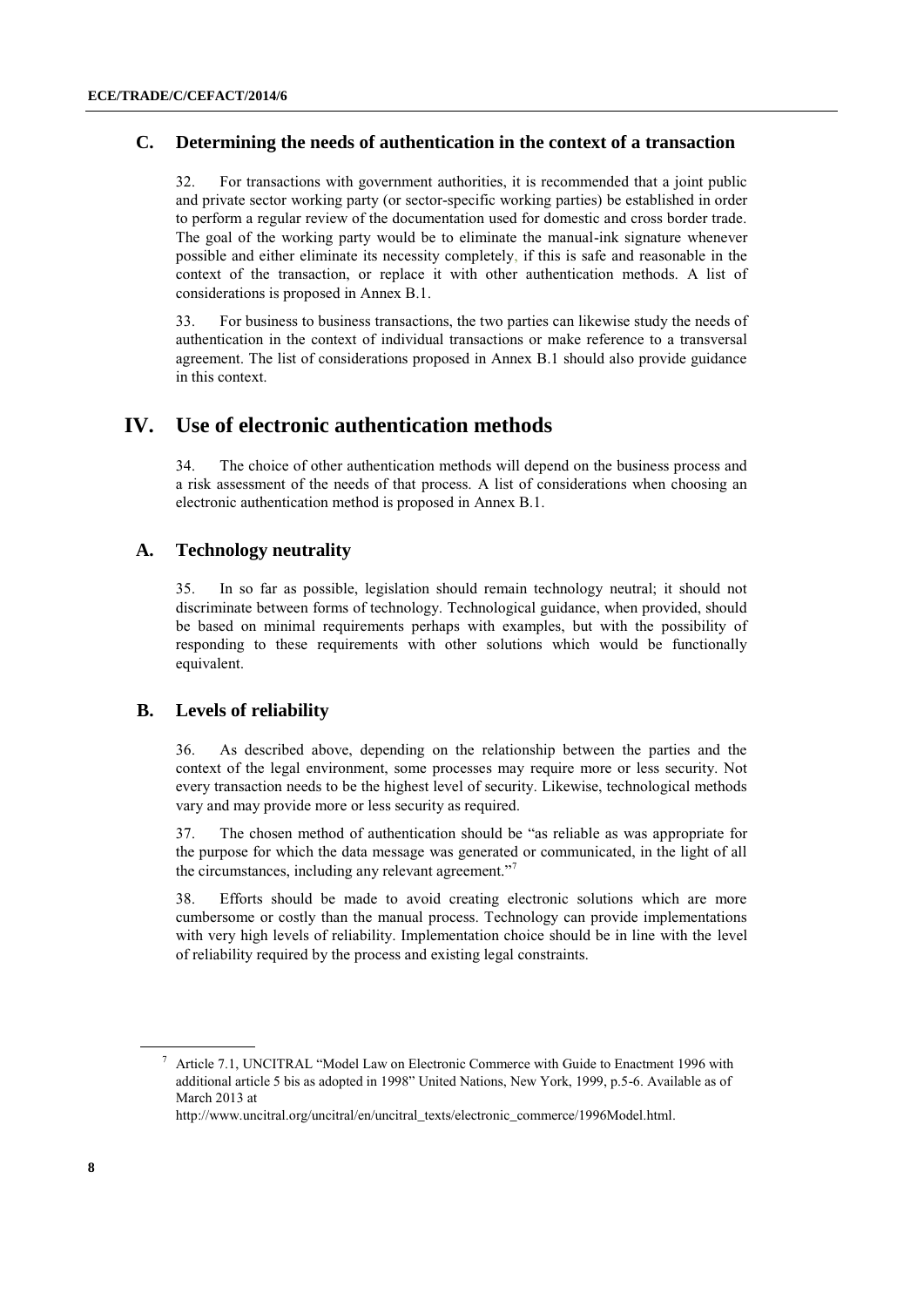## **C. Typologies of electronic authentication methods**

39. A number of alternative methods exist that can replace a manual-ink signature. Technology is constantly evolving. Illicit or fraudulent activity is also constantly evolving, finding ways to undermine the level of reliability that might be placed in some aspects of a given method. For this reason, technical standards and technical implementations are further discussed in Annex B.2 of this Recommendation in order to facilitate its updating to correspond to current best practices and standards.

40. Depending on risks, security needs, and other considerations, an authentication method used alone ("single factor authentication") may suffice. In high-risk situations however, an appropriate combination of authentication methods and other techniques may be needed ("multi-factor authentication"). For example, a registration and verification process may be based on an ID/Password for identification accompanied by a Virtual Private Network (VPN) or other electronic method.

## **D. Electronic signature**

41. Almost without exception, all of these methods can generally be referred to as an electronic signature. An electronic signature can be defined as "data in electronic form in, affixed to or logically associated with, a data message, which may be used to identify the signatory in relation to the data message and to indicate the signatory's intention in respect of the information contained in the data message."<sup>8</sup>

42. It should be noted that an electronic signature in this broad sense does not inherently call for a specific form of technology. An electronic signature will serve the same functions as a manual-ink signature, again on a sliding scale with more or less of each of these functions (that is, identification, evidentiary and attribution).

43. An electronic signature should not be discriminated because of its origin. It should also not be discriminated merely because it is an electronic authentication method. However, it may be discriminated because of its intrinsic qualities. The governments and regulatory authorities of various countries should work towards implementing arrangements like Memorandum of Understanding (MoUs), agreements, etc. for providing legal recognition to electronic signatures of foreign origin and for ensuring inter-operability of electronic signatures.

44. A distinction should be made between "electronic signature" as it is used in this guideline and relevant UNCITRAL texts on electronic commerce and "digital signature" which is addressed in the Annex B of this Recommendation. For the sake of clarity, it is underlined that these two terms are not interchangeable. The generic term, which makes no reference to any technological choice, and used in UNCITRAL texts on electronic commerce, is "electronic signature". "Digital signature," as discussed in UNCITRAL documents, implies that a technological choice has been made (for solutions with asymmetrical encryption, Public Key Infrastructure (PKI) signature technology being the main example).<sup>9</sup> Regulators and those drafting contracts or technical documents, should

<sup>8</sup> Cf Article 2a of the UNCITRAL "Model Law on Electronic Signature with Guide to Enactment 2001,"United Nations, New York 2002, page 1. Available as of March 2013 at: [http://www.uncitral.org/uncitral/en/uncitral\\_texts/electronic\\_commerce/2001Model\\_signatures.html.](http://www.uncitral.org/uncitral/en/uncitral_texts/electronic_commerce/2001Model_signatures.html)  Note that the original definition in this 2002 document cites the "signatories' approval," Further UNCITRAL work has evolved towards the "signatories' intention."

<sup>9</sup> Cf for example paragraph 21, page 15, UNCITRAL "Promoting Confidence in Electronic Commerce: Legal Issues on International Use of Electronic Authentication and Signature Methods, (cont'd of footnote 9, page 9)" United Nations, Vienna 2009. Available as of March 2013 at [http://www.uncitral.org/pdf/english/texts/electcom/08-55698\\_Ebook.pdf.](http://www.uncitral.org/pdf/english/texts/electcom/08-55698_Ebook.pdf)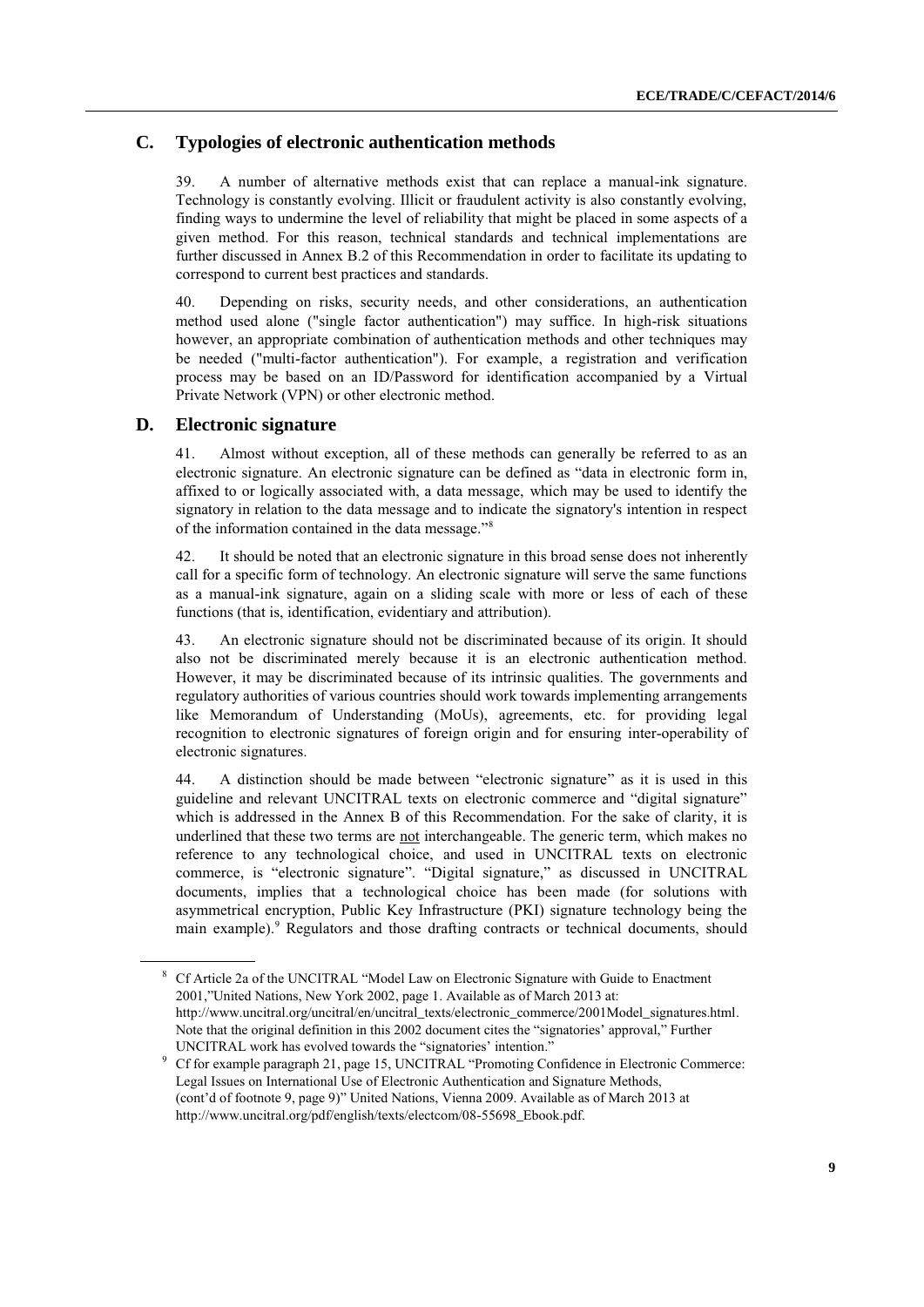bear this distinction in mind and use the term "electronic signature" unless they intend to imply such a technological choice has been made.

# **V. Aspects for consideration of electronic authentication methods**

45. These are some aspects that should be considered depending on the chosen methods of authentication.

## **A. Use of third party services**

46. The parties may prefer or need to call upon a third party to perform any aspect of transmission, archival, retrieval, verification, etc., involved in the authentication method. In some cases, third party services are mandated or validated by a government authority (issuing encryption keys, for example). In some cases, third party services offers options to trading partners for full plug-and-play solutions, data compilation and transmission services, enhancement of security, archiving/retrieval services, etc.

47. In a very general sense, authorization to use a third party service should be granted by either trading partner. In this case, the third party service would be considered an 'intended party'/'authorized party' in the transaction process. Any limitations to this authorization or the possibility to use a third party service should be clearly outlined in the appropriate legal text, the bilateral agreement between trading partners or agreements with the third party services.

48. Where third party services are mandated or validated by a government authority, the requirements to become mandated should be transparent and the process should be open to all.

## **B. Security of data**

49. Access to the data should be limited to the intended parties (authorized parties). This can in part be determined by the legal responsibilities of the parties involved.

50. The requirements of the security of the data will correspond with the level of reliability required by the transaction which should have been determined by a risk assessment considering the process, the operational constraints, the legal constraints and the relationship of trust between the parties. If a trusted third party is acting within the process, they should ensure this same level of reliability*.* Depending on the determined level of reliability, parties' interests in the event of litigation should be protected.

51. Depending on the level of reliability, security of the data may encompass ensuring protection and ensuring that data is not deleted or destroyed.

### **C. Transmission of data**

52. The aspects of the actual transmission of data will depend on the electronic method chosen. These are presented in the Annex B of this Recommendation.

53. For private business to business exchanges, the two parties should explicitly agree on the method of communication and the method of authentication. They should consider the level of reliability required when establishing this agreement. This could, for example, be part of an Interchange Agreement between the two parties as per the model of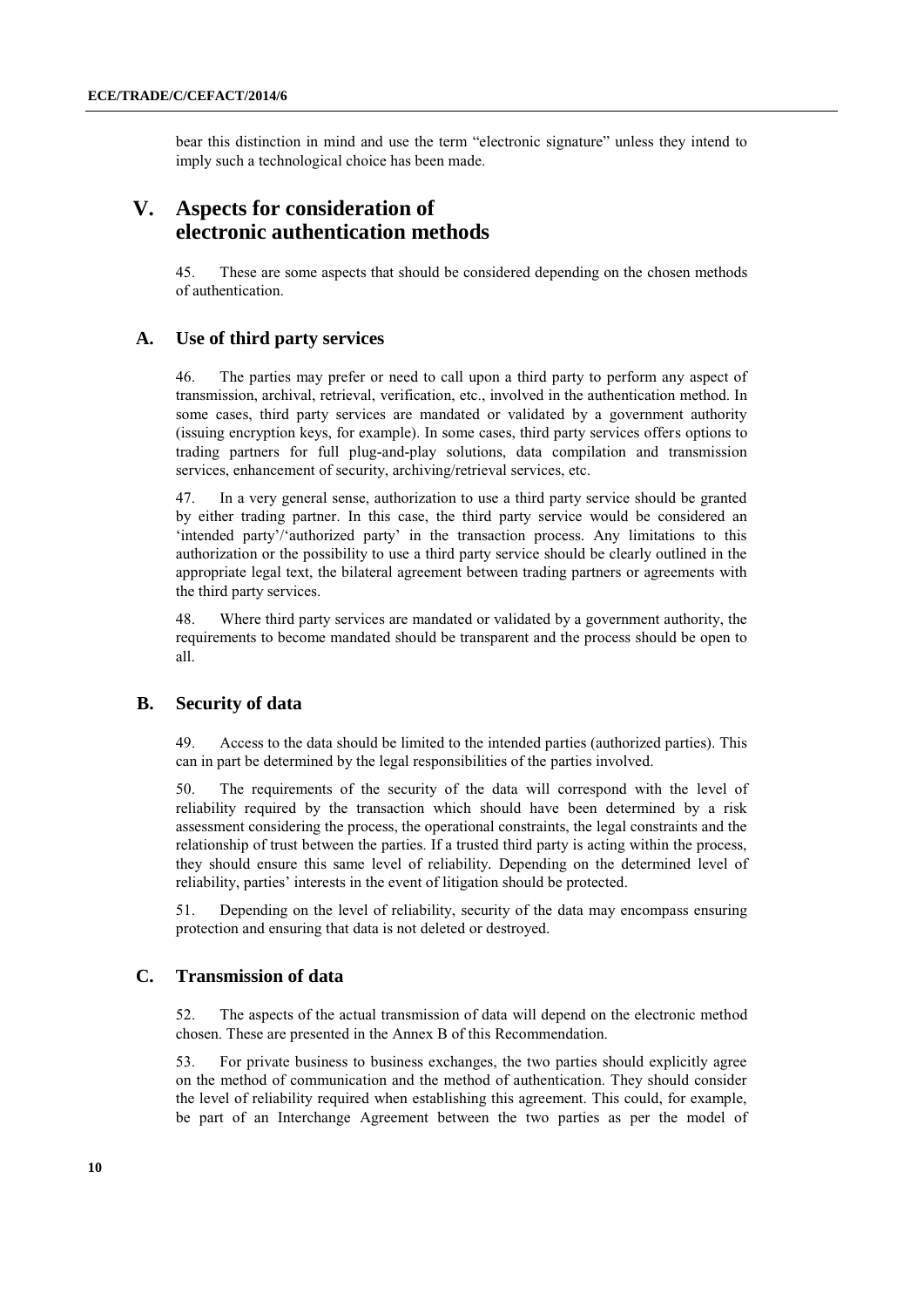UN/CEFACT Recommendation 26. This could also be covered in a transversal agreement established by an authority.

54. Depending on the level of reliability, an audit trail may be necessary. In some cases it may be useful or legally necessary to obtain confirmation of transmission / confirmation of receipt, ensuring the order of messages, time stamp, the various headers, etc. This may be required under certain trading partner agreements or in a particular legal context.<sup>10</sup>

### **D. Archiving / retrieval**

55. In most cases, trade documents will need to be archived either for later use for other processes, for a trace of the operations, etc., or in order to respond to legal obligations or regulatory requirements (for example the legal requirements to archive electronic invoices or customs declarations). When considering the archiving of trade documents, the party should consider the archiving period, archiving place, and access control. Authentication method for archiving documents could be very different depending on long-term archiving or short-term archiving. Documents archived for long periods may require special attention, as existing authentication methods commonly weaken or even become obsolete over time due to new technologies. Governments or bilateral agreements may want to foresee migration from one technology to another during archiving.

56. Depending on the needs of the transaction, archiving methods may be expected to correspond to at least an equivalent level of reliability as the authentication/signature method used. The method of archiving should be auditable; in other words, it must be possible to check its reliability to see whether it works or not, to check the correctness of retrieved data and its readability (format used), and to verify that it encompasses the functional aspects of an authentication which is being accepted between the parties and authorities.

57. The trading partners may wish to call upon a third party service to assist in archival and retrieval of the data; this may be dependent on many factors including technological capabilities and costs. In this case, the third party services should take into consideration the above points. Third party solutions may also have the possibility to issue a certificate with legal effect proving that an authorized party retrieved the data and when it was retrieved, if the level of reliability calls for such provisions.<sup>11</sup>

# **VI. Recommendation Review Process**

58. The present Recommendation is divided into the Recommendation text, guidelines and Annexes (which include Repositories). It is suggested that the Annexes and Repositories are updated every three to five years. This will entail contacting each initial contributor to verify that the information is still pertinent / up-to-date (absence of a response should result in the elimination of the submission from the Annex). Following the response from the contributor, the information in the Annex should be confirmed, revised or eliminated as the case may be. This will also be an opportunity to request new submissions for the Annexes and integrating any other contributions.

<sup>&</sup>lt;sup>10</sup> In this regard, reference may be made to article 15 of the UNCITRAL Model Law on Electronic Commerce and article 10 of the Electronic Communication Convention which provides rules on the time and place of dispatch and receipt of data messages.

<sup>&</sup>lt;sup>11</sup> In this context, reference may be made to article 10 of the UNCITRAL Model Law on Electronic Commerce which provides a rule on retention of data messages.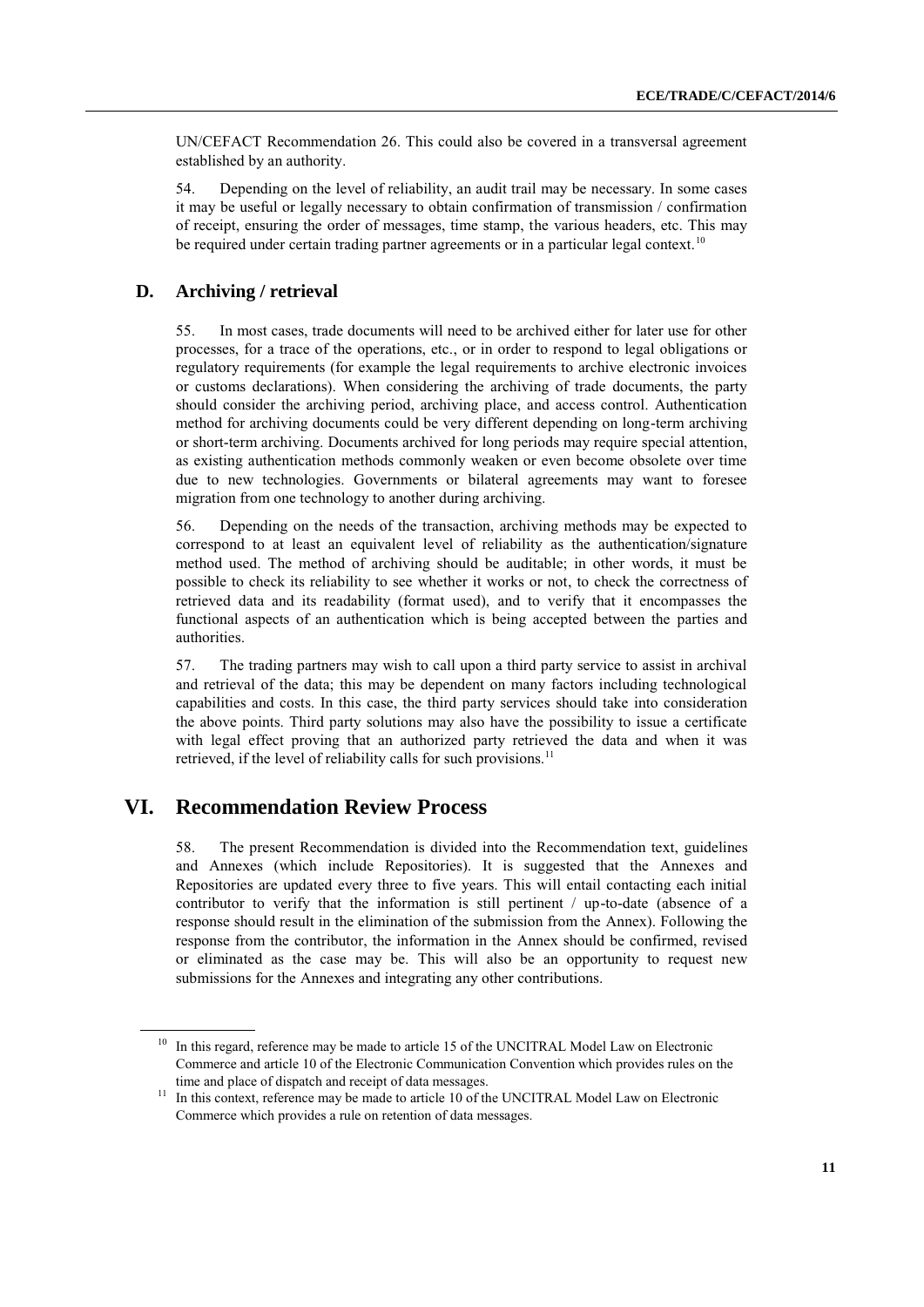59. Once all of the Annexes and Repositories have been updated, it is suggested that the content of the Recommendation and its Guidelines be verified against the revised Annexes. If there are no (or very minor) modifications, it may be best not to update the Recommendation in the interest of trying to keep a stable version. If there are elements from the Annexes and Repositories which contradict or render the Recommendation text obsolete / erroneous the Recommendation should be modified.

60. Similarly, if Governments or Trade bring substantive concerns to light as to the pertinence of the text of the Recommendation, this should be considered for purposes of text revision even outside of the updating periods.

# **VII. Options other than a manual-ink signature**

61. This chapter aims to bring further precision to the three main recommendations of this document.

## **A. Removal of manual-ink signatures and their electronic equivalent when possible**

62. It is recommended that Governments and all organizations concerned with the facilitation of international trade procedures examine current trade documents to identify those where manual-ink signatures and their electronic equivalent could safely be eliminated and to mount an extensive program of education and training in order to introduce the necessary changes in commercial practices.

63. This removal of the requirements for a signature should be studied on a case-by-case basis for each given commercial document. Where signature is not essential for the function of the document or the transaction, then it is recommended that these requirements be removed.

64. Furthermore, when creating new trading environments or documents, it is recommended to naturally refrain from introducing requirements for signatures in new regulations, rulings, contracts or practices.

## **B. Enabling electronic methods of replacing a manual-ink signature**

65. It is recommended to governments and international organizations responsible for relevant intergovernmental agreements to study national and international texts which embody requirements for signature on documents needed in international trade and to give consideration to amending such provisions, where necessary, so that the information which the documents contain may be prepared and transmitted by electronic means.

66. Amending the relevant provisions in every legal text where a signature is mentioned is not feasible given the very high number of occurrences. In order to resolve this at the national level, it is recommended to adopt legislation establishing functional equivalence between electronic and paper-based signatures such as that based on the UNCITRAL Model Law on electronic commerce and on the UNCITRAL Model Law on electronic signatures. This blanket provision would reinterpret any reference to signature or authentication as meaning the possibility to allow for their functional electronic equivalent. At the international level, the same result may be achieved with the adoption of the United Nations Convention on the Use of Electronic Communications in International Contracts,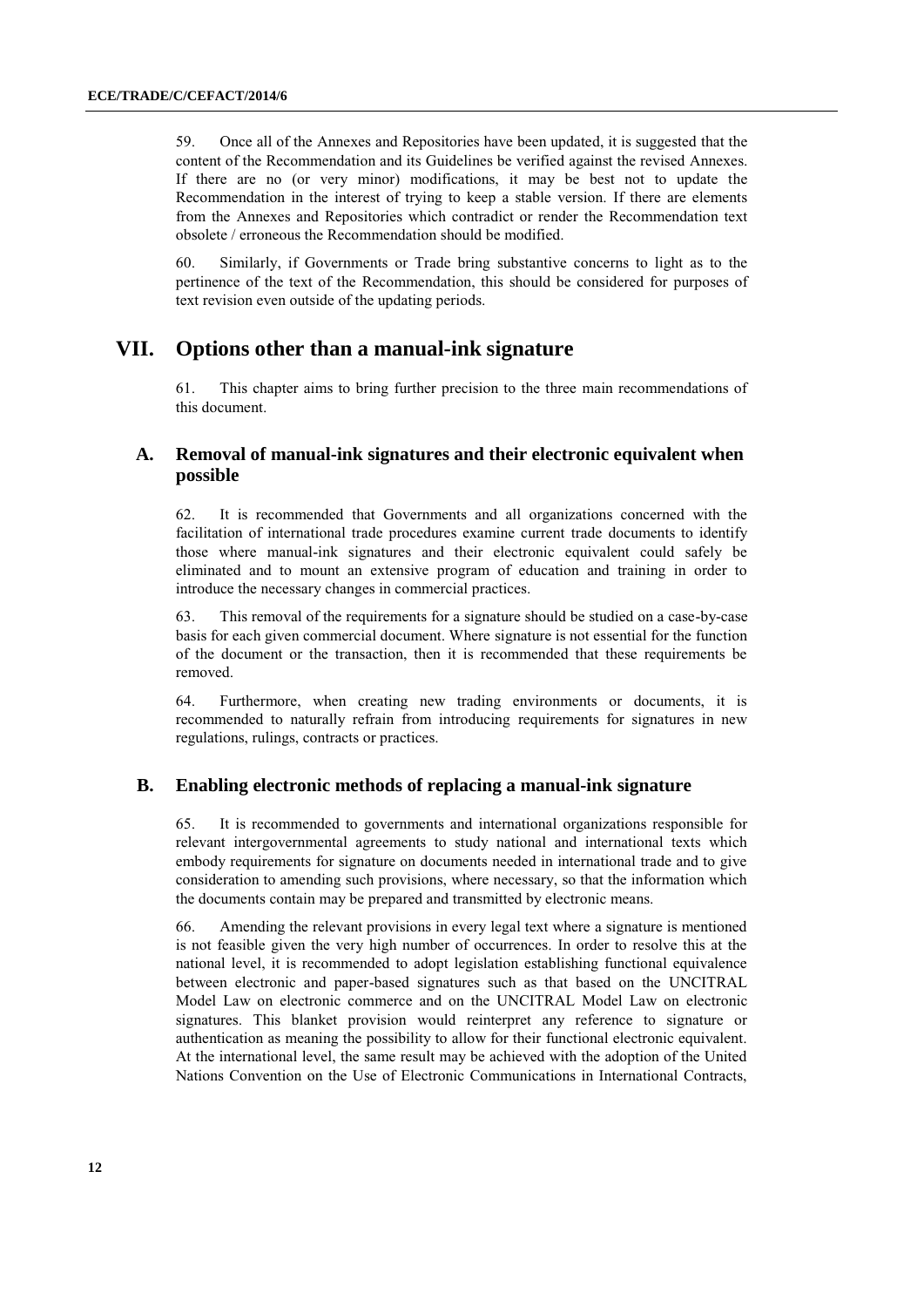2005 (article 9(3)).<sup>12</sup> Since the Convention applies to international transactions only, it is also recommended to create a concurrent legal text for domestic transactions with such a blanket provision which would reinterpret any reference to signature or authentication as encompassing their functional electronic equivalent.

67. It is suggested that the paper-based process be identified and that this process be detailed step-by-step. Risk-assessment should be a guiding principle, considering the context of the transaction/service, the legal constraints, the operational constraints, etc. Parties should be permitted and encouraged to fulfill functional requirements of a manualink signature by using other methods.

## **C. Creation of legal framework**

68. Examples of legally enabling environments are provided in Annex A. The operational capability of replacing a manual-ink signature by an electronic method must be accompanied by appropriate legislation which gives equal status to those authentication methods. This legal framework should foresee the acceptability in court of alternative transmission methods and archiving processes. Two main aspects may need to be addressed either jointly or separately: the legal framework for private-sector operations and the legal framework for operations between the private sector and government agencies.

69. Concerning operations between private businesses and between business and consumers, governments should undertake a study (including e-Commerce legal benchmarking and "gap analysis" studies) to determine an appropriate set of measures that may need to be taken to address legal issues related to authentication of national and crossborder exchange of trade data.

70. Concerning operations between business and government agencies, the government, at the highest level, must first provide the legislative mandate for agencies to provide the option for electronic maintenance, submission, or disclosure of information, when practicable as a substitute for paper. As part of this mandate, the government should, in consultation with other agencies and the private sector, develop practical guidance on the legal considerations related to agency use of electronic filing and record keeping so that the agency can in return, make the appropriate assessment for its mission. Consideration should be given by the agency on how to design the process to protect the agency's legal rights and how best to minimize legal risks to the agency.

71. Government should, when possible, provide guidance to the private community on this issue. Any guidance provided by the Government and/or the specific agency should also take into consideration current legal requirements pertaining to the use, storage and disclosure of information, and its use as evidence in courts or administrative bodies.

72. The legislative frameworks should be reviewed regularly in order to correspond to actual business practices. Public law should aim, whenever possible, to align with current way of doing business and with current best practices and standards.

<sup>&</sup>lt;sup>12</sup> "United Nations Convention on the use of Electronic Communications in International Contracts" (Electronic Communications Convention [ECC]) United Nations, New York, 2007. In force since March 2013. Available as of March 2013 at[: http://www.uncitral.org/pdf/english/texts/electcom/06-](http://www.uncitral.org/pdf/english/texts/electcom/06-57452_Ebook.pdf) [57452\\_Ebook.pdf](http://www.uncitral.org/pdf/english/texts/electcom/06-57452_Ebook.pdf)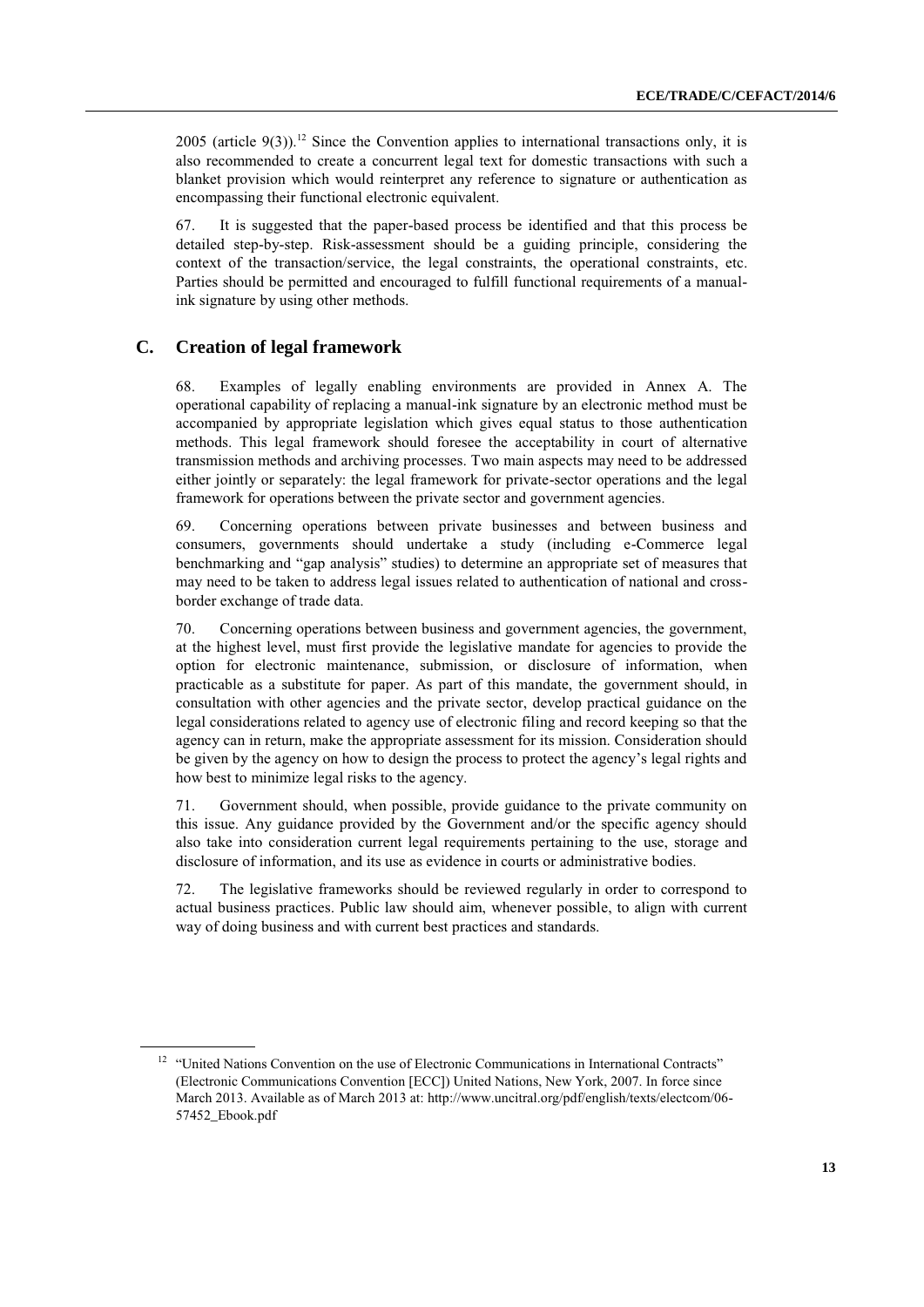# **Annex A.1**

|   | Recommended checklist for government agencies<br>when reviewing their legal environment                                                                                                 |
|---|-----------------------------------------------------------------------------------------------------------------------------------------------------------------------------------------|
| ✓ | Compliance with applicable laws and regulations?                                                                                                                                        |
|   | Compliance under confidentiality laws?                                                                                                                                                  |
| ✓ | Comprehensive plan to address all issues raised by moving to an<br>electronic system?                                                                                                   |
| ✓ | Consultation with impacted parties, including other relevant offices and<br>agencies?                                                                                                   |
| ✓ | Is any information used in the process required by law or regulation to<br>be in a particular form, paper or otherwise? If part of the process is<br>paper, how will this be satisfied? |
| ✓ | Is there a legal requirement or an agency need to maintain the<br>information? And if so, for how long?                                                                                 |
| ✓ | Is the information of importance to national security, public health or<br>safety, public welfare, the protection of the environment, or other<br>important public purposes?            |
| ✓ | Is there impact to the public if this information is not available?                                                                                                                     |
| ✓ | What is the importance of the information to the agency's mission/<br>programs?                                                                                                         |
| ✓ | Is there a revenue impact to the agency?                                                                                                                                                |
| ✓ | Might the information be needed for use in criminal proceedings or<br>other legal proceedings?                                                                                          |

# **Legally enabling environment**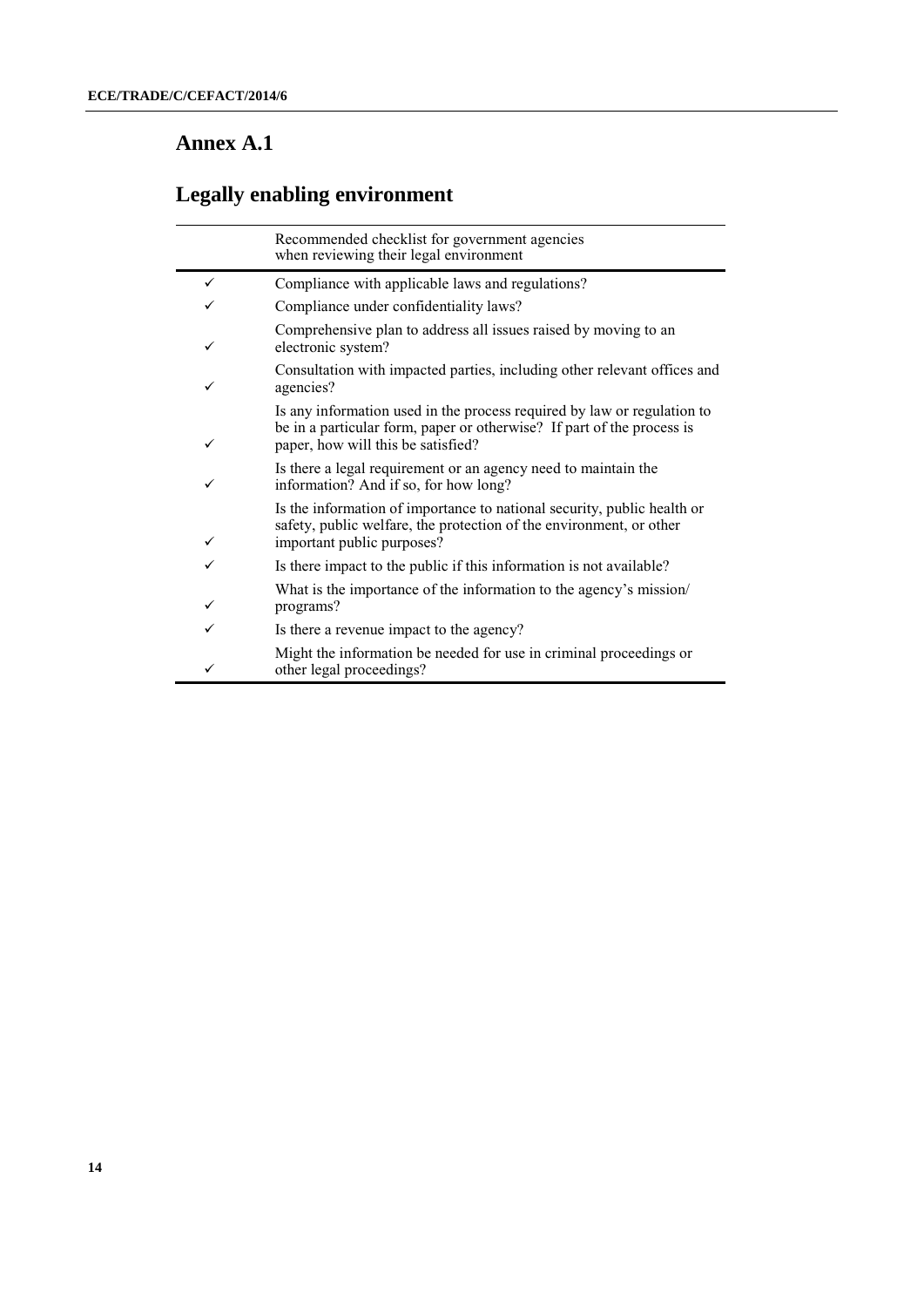# **Annex A.2**

# **Virtuous circle for the review of trade documents**

1. To achieve the objective of removing the requirement for a signature on trade documents, or where that is not immediately possible, to consider other methods of authentication, Recommendation 14 recommends a regular review of the documents used in domestic and cross border trade. The review would be conducted by a joint public and private sector working party to ensure that the regulatory and official requirements and the business needs of the trading community are fully considered in an open, transparent and inclusive way.

2. The suggested methodology of the working party is shown in the figure below:





3. The 'virtuous circle' diagram envisages a rolling programme of review for all documents used in domestic and international trade conducted every three to five years. For ease of conducting the programme and utilizing the expertise of the participants in the working party, the documents should be divided into specific functional groups, for example Commercial, Transport, Financial (including international payments) and Official. The suggested divisions are indicative and not exhaustive.

4. A schedule or calendar for the document groups should be agreed by an oversight or supervisory committee to ensure consistency of methodology and outputs from each group. Adopting this approach should make the review programme manageable, efficient and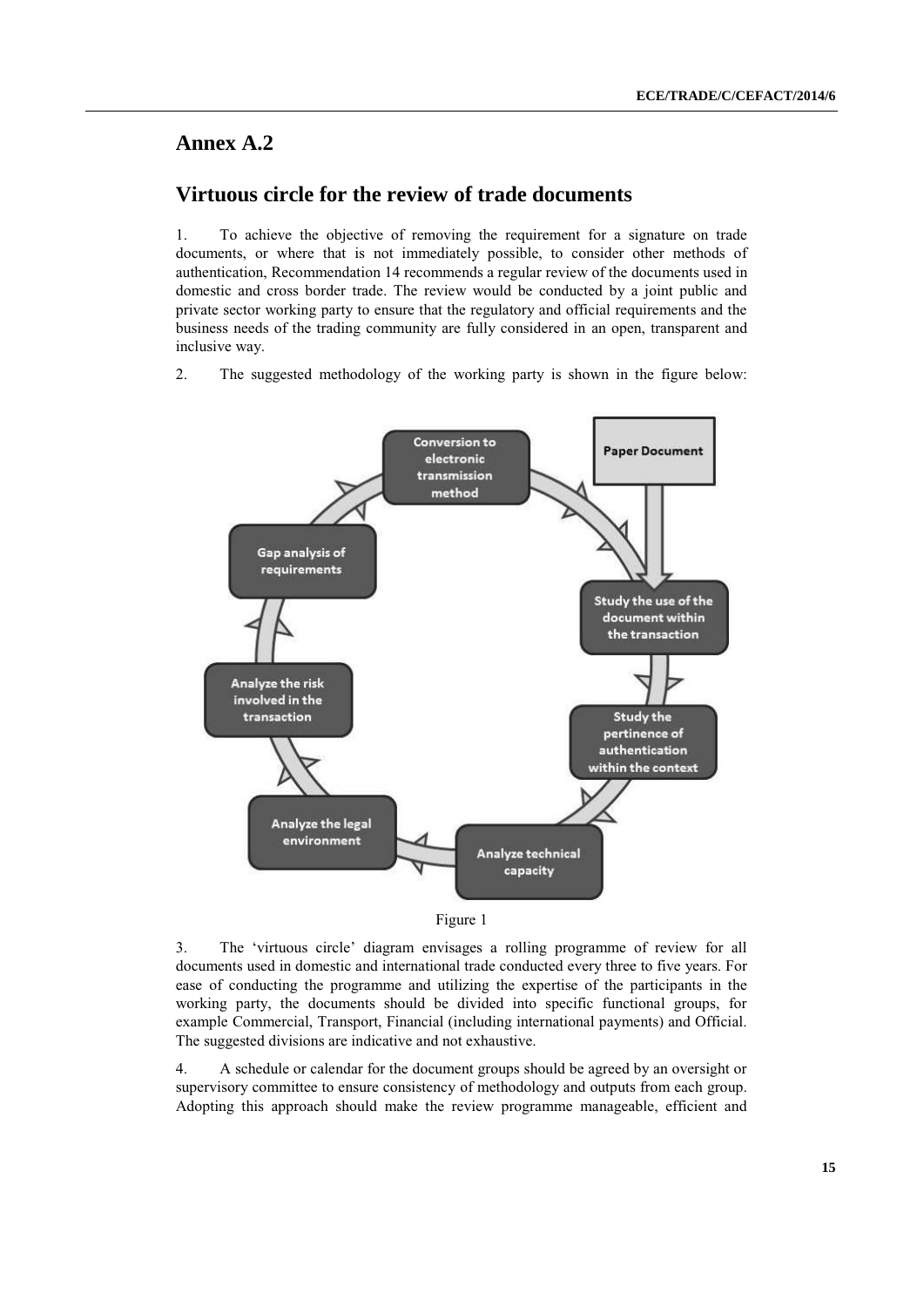effective. Equally a structured programme should reduce the time and burdens on participants of the individual review groups.

5. The outcome from the rolling programme would be an action plan to remove the requirement for a signature from a significant number of trade documents. Where this is not immediately possible the action plan should offer imaginative and innovative ways of replacement by other authentication methods. In this respect the members of the review groups should embrace the concept of simpler, easier trade processes through radical yet well informed and considered solutions.

6. If, or when adopting the concept of a Virtuous Circle review program, the working party would need to consider certain pre-requisites to ensure the review is successful. First and foremost would be the technical capacity of both government and the business community to implement any proposed action plan. The working party would need to ascertain the ability of government to receive, share (among authorities and regulatory agencies), store and retrieve data, and be able to accept and process other forms of authentication.

7. For the business community, especially the small and medium size enterprise sector, the working party would need to determine traders have the ability to generate, receive and process standard electronic data messages. Business should also demonstrate the ability to maintain the electronic information for any government audit based controls using company systems and commercial records. Equally important for the assessment of capacity is to ensure business law will allow other forms of authentication other than signature to commit the trading partners to the performance of the contracts in the trade transaction.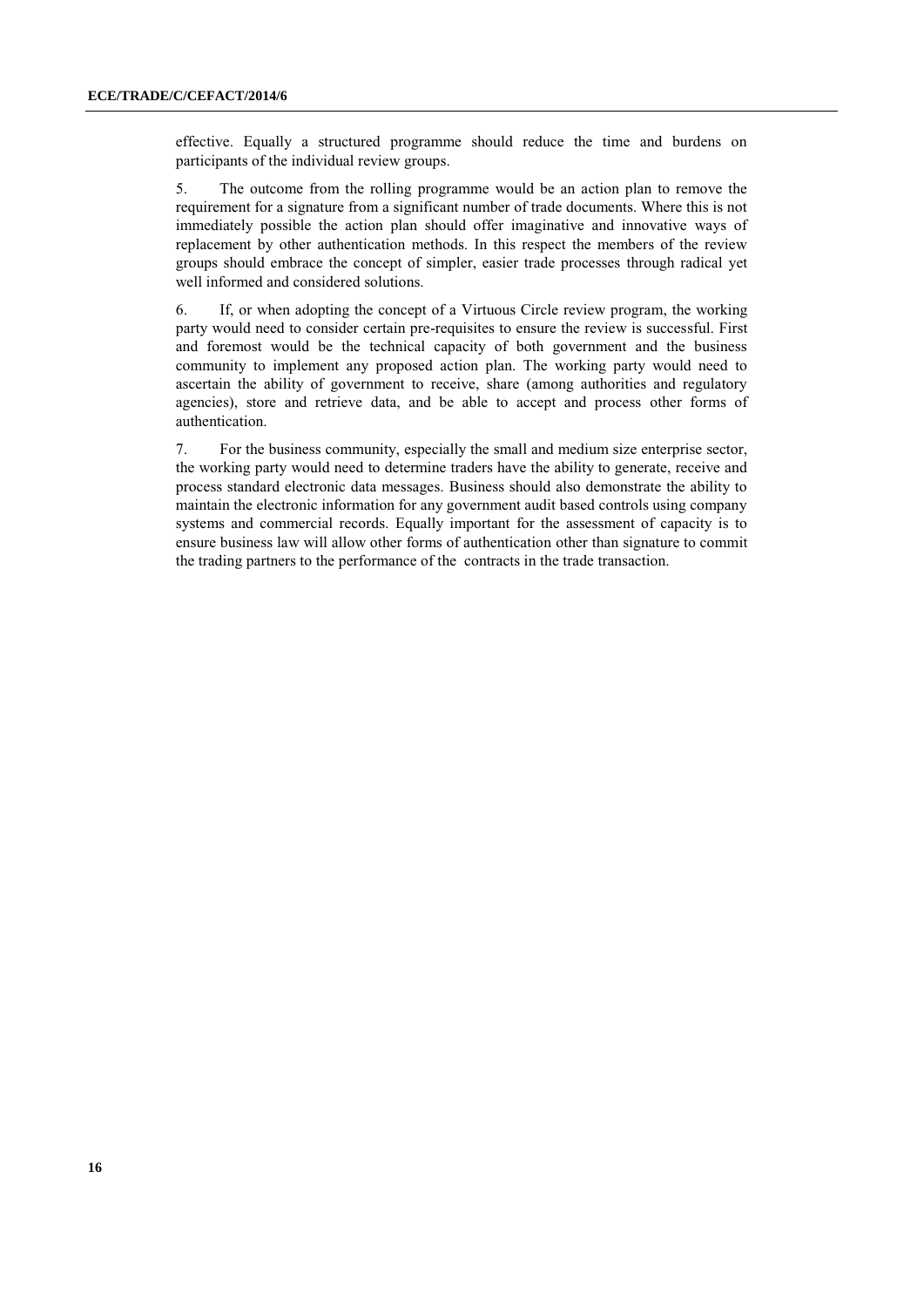# **Annex A.3**

# **Trade documents standards package**

8. UN/CEFACT provides a suite of products that offer recommendations, guidance, advice and good practices for the design, preparation and presentation (including electronic submission) of trade documents used in domestic and cross-border Trade. Recommendation 14 is one of the instruments in this suite of products and the diagram below, figure 2, gives a graphical representation of its related position in the integrated package of standards for trade documents.



Figure 2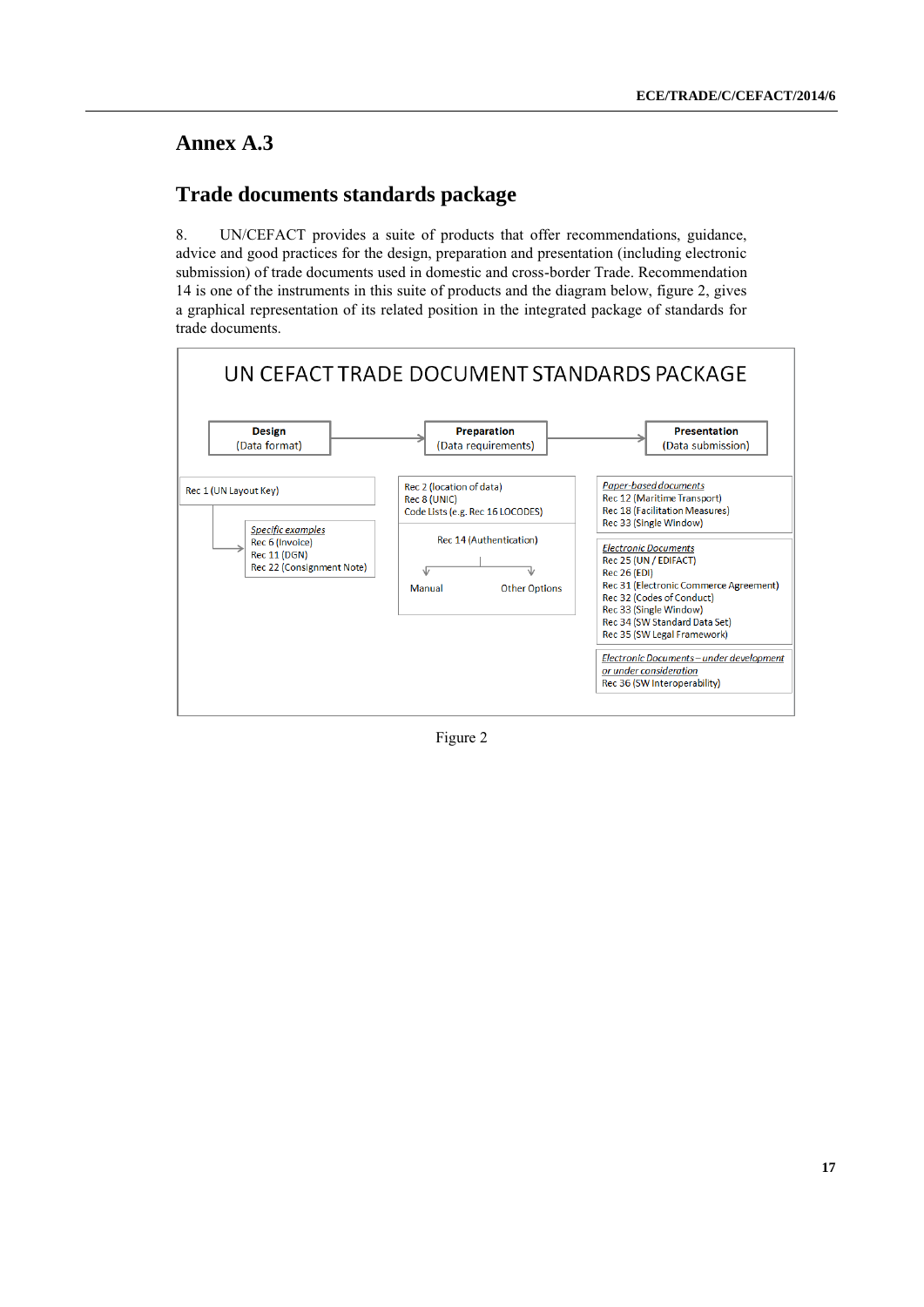# **Annex B.1**

## **Technical implementations**

## **Checklist of considerations to determine the needs of authentication in the context of a given transaction**

The following key points should be taken into consideration when determining the needs of authentication. This list should be applicable to transactions with government authorities as well as business to business transactions.

### **Context considerations**

- Is a signature required at all to authenticate the trade document?
- $\checkmark$  Is an electronic transmission of the document suitable?
- $\checkmark$  Kind of transaction:
- $\checkmark$  Volume (number of individual) of transactions;
- $\checkmark$  Value of the transaction;
- $\checkmark$  Number of signatories per individual transaction;
- $\checkmark$  Frequency at which the trade transactions take place;
- $\checkmark$  Nature of the trade activity (who are the parties, the sector of activity);
- $\checkmark$  Cost and benefits;
- $\checkmark$  Compliance with trade customs and practice.

### **Technological considerations**

- System and equipment capabilities and their possible interaction (hardware/software);
- $\checkmark$  When using an intermediary, the authentication procedures made available and set forth by them (audit procedure?);
- $\checkmark$  What are the potential threats / risks / vulnerabilities to attacks?
- $\checkmark$  What are the strengths of each alternative authentication method?
- $\checkmark$  Compatibility issues of authentication methods;
- Analysis of existing technology and usability of that technology for purposes of data retention and/or future access.

### **Legal considerations**

- Legal context (national [local, federal…], regional, international, sectorial, jurisprudence, private law… as described above in point 3a);
- Adherence to the UNCITRAL Model Law on Electronic Commerce or Electronic Signature which enable mutual recognition of authentication methods;
- $\checkmark$  International agreements / bilateral or multilateral mutual recognitions (for example recognition of standards, financial arrangements, interoperability issues, etc.);
- $\checkmark$  Awareness of legal concerns and/or regulatory restrictions in each trading parties' environment;
- $\checkmark$  Does the transaction require legal validity or is the authentication merely for enhancing security?
- $\checkmark$  The existence of insurance coverage mechanisms against unauthorized communications.

### **Relationship considerations**

- $\checkmark$  Determination of the level of protection needed and the potential of risk of liability for the agency / trading party
- Importance and the value of the information contained in the electronic communication
- $\checkmark$  Degree of acceptance or non-acceptance of the method of identification in the relevant industry or field both at the time the method was agreed upon and the time when the electronic communication was communicated
- $\checkmark$  Relationship between the trading parties (trust, etc.)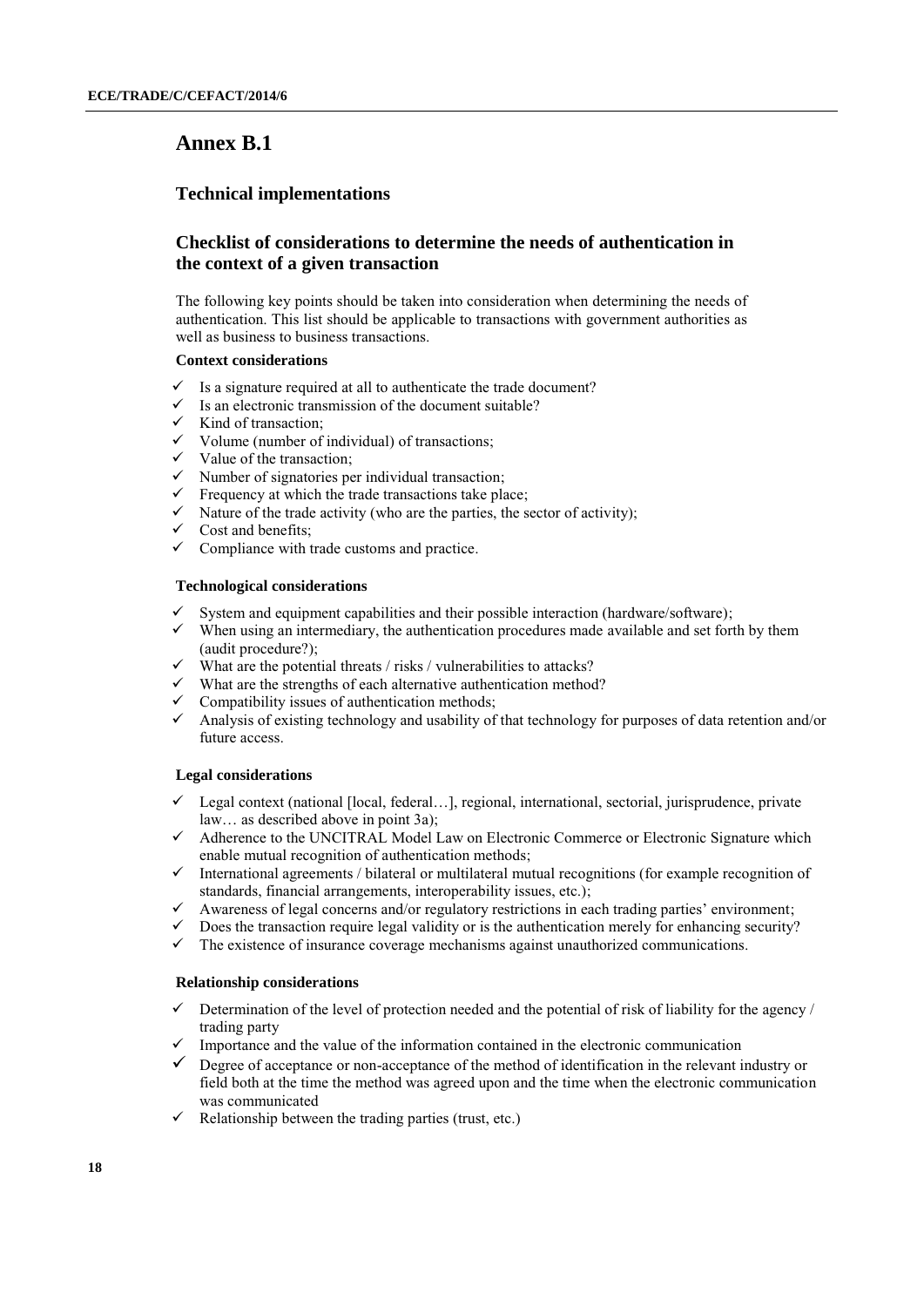## **Annex B.2**

# **Typologies of means of electronic authentication**

The different typologies of electronic equivalents to a manual-ink signature can include (this is a non-exhaustive list, presented alphabetically in order to underline that there is no promotion intended in any of these methods):

### **Biometric methods**

- "A biometric is a measurement used to identify an individual through his or her intrinsic physical or behavioral traits. Traits that may be used for recognition in biometrics include DNA; fingerprints; iris, retina, hand or facial geometry; facial thermogram; ear shape; voice; body odor; blood vessel patterns; handwriting; gait; and typing patterns." (UNICTRAL Promoting Confidence op.cit. §53).
- The biometric measurement may be unique, but there may be other forms of system challenges such as ensuring that a given fingerprint (for example) belongs to a specific person.

### **Clickable "OK" or "I accept" boxes**

- Clicking an "OK" or "I accept" box.
- This will often be coupled with another identification process such as payment by a credit card (for payment) or an ID/Password. Even accepting a license with an "I accept" box will be followed by installing software (for example).

#### **Communication network**

- Identification by means of participating in a network. This can be within a larger multi-partite network (such as ODETTE in the automobile industry or SWIFT). This can also be point to point (such as a Virtual Private Network – VPN between two points of access)
- This is often accompanied by another typology such as ID/Password.

### **Devices (authentication with a mobile phone, for example)**

- Identification of the device using a technology such as text messages (receiving a validation code or sending a message when crossing the border).
- The individual will need to be associated in some way to the device.

### **Digital signatures**

- "Digital signature" is a name for technological applications using asymmetric cryptography, also referred to as public key encryption systems that ensure the authenticity of electronic messages and guarantee the integrity of the contents of these messages. The digital signature has many different appearances, such as fail stop digital signatures, blind signatures and undeniable digital signatures.
- One consideration will be building the infrastructure to put in place and maintain the certification process.